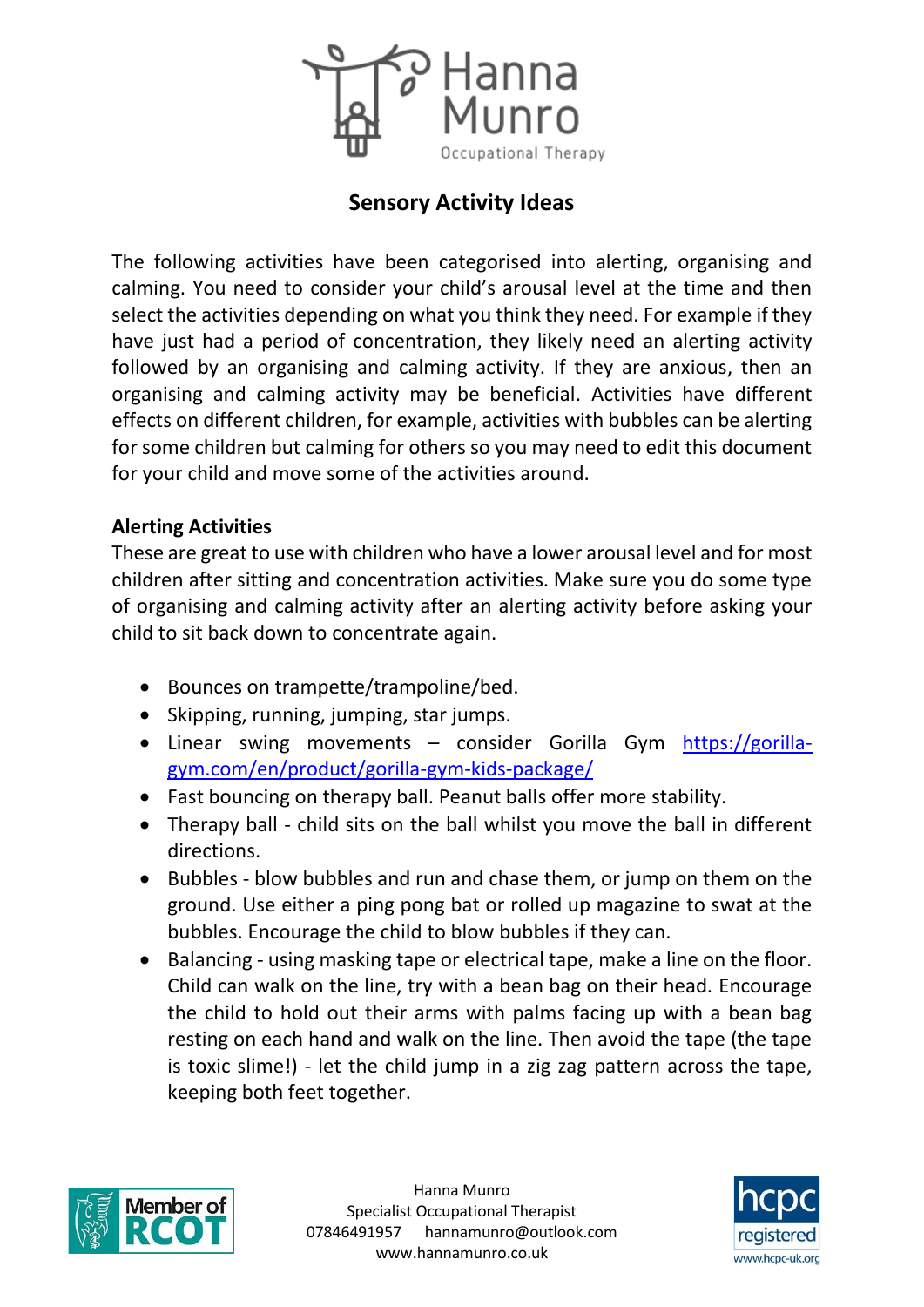

- Use masking tape to create a box for your child to jump into. See how far you can all jump then how high you can jump. Try jumping off sofa into the box. Try different size boxes.
- Hopscotch indoors using masking tape or outdoors using chalk.
- Stepping stones make using coloured card or [https://www.amazon.co.uk/First-Play-Stepping-Stones-Game-Multi-](https://www.amazon.co.uk/First-Play-Stepping-Stones-Game-Multi-Colour/dp/B07BB4FDQD/ref=sr_1_3?dchild=1&keywords=stepping+stones+game&qid=1610046821&sr=8-3)[Colour/dp/B07BB4FDQD/ref=sr\\_1\\_3?dchild=1&keywords=stepping+ston](https://www.amazon.co.uk/First-Play-Stepping-Stones-Game-Multi-Colour/dp/B07BB4FDQD/ref=sr_1_3?dchild=1&keywords=stepping+stones+game&qid=1610046821&sr=8-3) [es+game&qid=1610046821&sr=8-3](https://www.amazon.co.uk/First-Play-Stepping-Stones-Game-Multi-Colour/dp/B07BB4FDQD/ref=sr_1_3?dchild=1&keywords=stepping+stones+game&qid=1610046821&sr=8-3)
- Create an obstacle course/sensory circuit/sensory path using masking tape – combine above ideas e.g. balance along line, jump across zig zag, jump into the box, 10 bounces on the therapy ball/trampette/bed/sofa, pop as many bubbles as you can using a rolled up magazine and then add some organising activities from the section below to end the circuit/course. Try googling sensory paths.
- Animal actions  $-$  print some cards with animal actions e.g. fly like a bat, pounce like a cat, stomp like an elephant etc. Place the cards face down and take it turns to choose one and carry out the action or slide the cards into these dice [https://www.amazon.co.uk/Large-Pockets-Education-](https://www.amazon.co.uk/Large-Pockets-Education-Sensory-Square/dp/B08BPJWLPY/ref=sr_1_8?dchild=1&keywords=pocket+dice&qid=1610042490&sr=8-8)[Sensory-](https://www.amazon.co.uk/Large-Pockets-Education-Sensory-Square/dp/B08BPJWLPY/ref=sr_1_8?dchild=1&keywords=pocket+dice&qid=1610042490&sr=8-8)

[Square/dp/B08BPJWLPY/ref=sr\\_1\\_8?dchild=1&keywords=pocket+dice&](https://www.amazon.co.uk/Large-Pockets-Education-Sensory-Square/dp/B08BPJWLPY/ref=sr_1_8?dchild=1&keywords=pocket+dice&qid=1610042490&sr=8-8) [qid=1610042490&sr=8-8](https://www.amazon.co.uk/Large-Pockets-Education-Sensory-Square/dp/B08BPJWLPY/ref=sr_1_8?dchild=1&keywords=pocket+dice&qid=1610042490&sr=8-8)

- Ball games  $-$  use a box/bin/basket and throw balls in using different movements (from above the head, with one hand, over the shoulder etc).
- Scooter board on tummy or bottom  $-$  try wall push-offs, try using arms to move surfing style [https://www.sensorydirect.com/scooter](https://www.sensorydirect.com/scooter-board?gclid=CjwKCAiA_9r_BRBZEiwAHZ_v15w8Jjpdml214cIRifq19SwpO6zQBbvHnfx0EI-Y61lEeD36esIWaxoCz9YQAvD_BwE)board?gclid=CjwKCAiA\_9r\_BRBZEiwAHZ\_v15w8Jjpdml214clRifq19SwpO [6zQBbvHnfx0EI-Y61lEeD36esIWaxoCz9YQAvD\\_BwE](https://www.sensorydirect.com/scooter-board?gclid=CjwKCAiA_9r_BRBZEiwAHZ_v15w8Jjpdml214cIRifq19SwpO6zQBbvHnfx0EI-Y61lEeD36esIWaxoCz9YQAvD_BwE)
- Sensory movement walk go for a walk and agree some fun movement rules e.g. at the end of every road hop 5 times, every time you see a blue car, bend down to touch the floor and jump up as quick as you can etc.
- $\bullet$  Cold water play use favourite toys.
- Drink a frozen drink or chew on an ice lolly.
- Choose cold, crunchy, chewy, sour, tart or spicy foods.



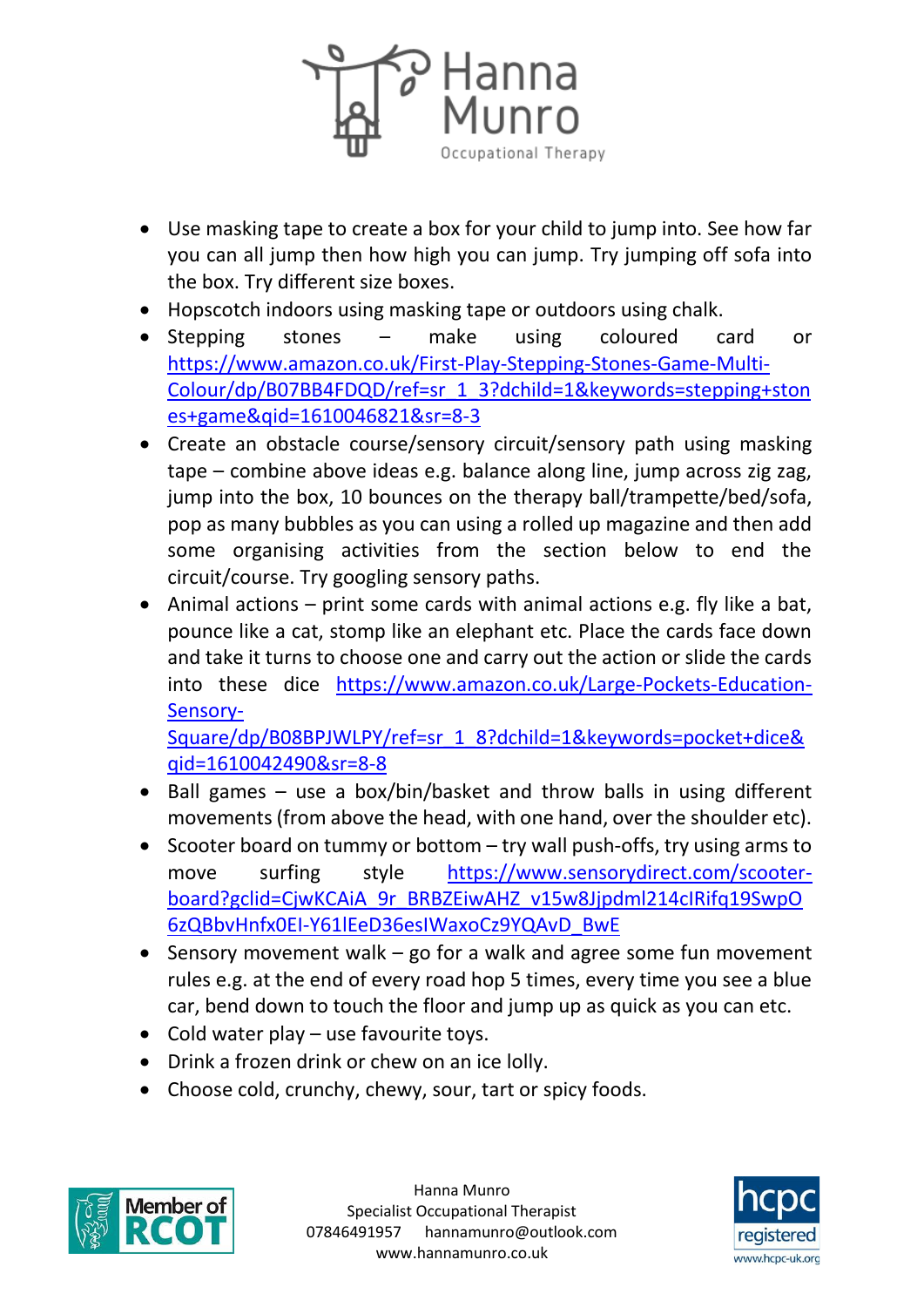

### **Organising Activities**

These are heavy work activities that involve pushing, pulling, lifting and resistance. Organising means that these activities rarely overload the nervous system and you get a modulating effect that can be calming or alerting but most of these activities tend to be calming.

- 20 second proprioceptive activities:
	- $\circ$  Chair push ups
	- $\circ$  Wall push ups
	- o Hand pushes and hand pulls (row row the boat style)
	- o Shoulder shrugs
	- o Shoulder spirals
	- o Hand stars
	- o Thumb to finger challenge
	- o Stretch resistance band
	- o Crab walk (try 'crab football')
	- o Bear walk (try bear ball game)
	- o Frog hop
	- o Snake slither
	- o Wheelbarrow walk (over flat surface and work up to going over cushions)
	- $\circ$  Log roll (arms by side or either side of head)
- Jump into a pile of beanbags/pillows/duvets. Can then climb to the top and burrow through it.
- Crawling through tunnels  $-$  lycra tunnels coming soon from A Stitch Different. Try pushing a therapy ball through a lycra tunnel.
- Commando crawling.
- Obstacle course combining the ideas above.
- Scooter board pull a sibling/heavy toy around the room using a rope.
- Oral motor activities blow football, making and playing musical instruments, see my Facebook page for further ideas.
- Drinking from a sports bottle, drinking through a thin straw or a curly straw or drinking thick drinks through a regular straw.



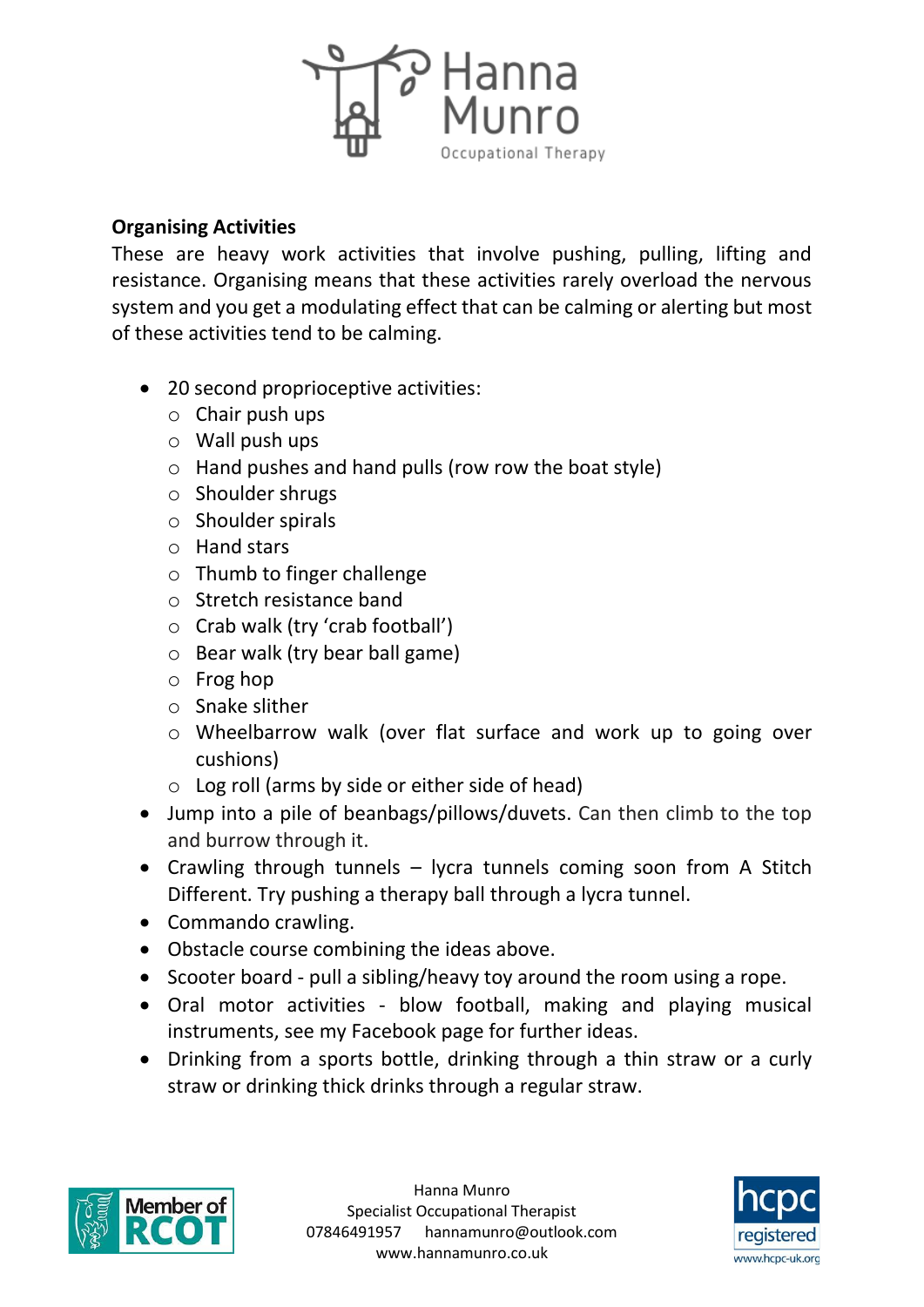

## **Calming Activities**

- Music (slower beat).
- Calming scents e.g. lavender (get advice from health food shop/aromatherapist) – can use diffuser e.g. [https://www.amazon.co.uk/Diffuserlove-Essential-Ultrasonic-](https://www.amazon.co.uk/Diffuserlove-Essential-Ultrasonic-Aromatherapy-Humidifiers/dp/B08JG2SQF3/ref=sr_1_10?dchild=1&keywords=aromatherapy+diffuser&qid=1609943632&sr=8-10)[Aromatherapy-](https://www.amazon.co.uk/Diffuserlove-Essential-Ultrasonic-Aromatherapy-Humidifiers/dp/B08JG2SQF3/ref=sr_1_10?dchild=1&keywords=aromatherapy+diffuser&qid=1609943632&sr=8-10)[Humidifiers/dp/B08JG2SQF3/ref=sr\\_1\\_10?dchild=1&keywords=aromath](https://www.amazon.co.uk/Diffuserlove-Essential-Ultrasonic-Aromatherapy-Humidifiers/dp/B08JG2SQF3/ref=sr_1_10?dchild=1&keywords=aromatherapy+diffuser&qid=1609943632&sr=8-10) [erapy+diffuser&qid=1609943632&sr=8-10](https://www.amazon.co.uk/Diffuserlove-Essential-Ultrasonic-Aromatherapy-Humidifiers/dp/B08JG2SQF3/ref=sr_1_10?dchild=1&keywords=aromatherapy+diffuser&qid=1609943632&sr=8-10)
- Lycra wrap (or blanket) standing (not head and neck), arms in or out.
- Consider a body sock [https://www.astitchdifferent.co.uk/services/stitch](https://www.astitchdifferent.co.uk/services/stitch-body-sock/)[body-sock/](https://www.astitchdifferent.co.uk/services/stitch-body-sock/) and sensory spider <https://www.astitchdifferent.co.uk/sensory-spider/>
- Wrap up and roll in blanket on floor (not head and neck).
- Therapy ball activities:
	- $\circ$  Therapy ball massage lying face down on floor avoid head and neck, careful over joint behind the knee – check with child how much pressure, stop if they show signs of discomfort.
	- $\circ$  Therapy ball rocking lie on tummy, rock forwards and backwards  $$ can be good in time to music.
	- $\circ$  Lie with tummy over therapy ball then walk hands forwards then back again.
	- $\circ$  Walk therapy ball up wall lying down walk ball up using feet then try kneeling to standing.
	- $\circ$  Therapy ball walk walk the ball up and down the wall using hands or lying down using feet.
- Retreat time with weighted blanket (seek OT advice) <https://www.astitchdifferent.co.uk/services/weighted-blankets/>
- Search Mindfulness videos on YouTube.
- Breathing techniques search 'breathing techniques for children' try '5 finger breathing' (see diagram at end of page).
- Vibration try a vibrating pillow or face massager e.g. [https://www.amazon.co.uk/Senseez-SENZ58766-Bumpy-Turtle-](https://www.amazon.co.uk/Senseez-SENZ58766-Bumpy-Turtle-Pillow/dp/B00OV3SNRO/ref=sr_1_8?dchild=1&keywords=vibrating+pillow&qid=1610043077&sr=8-8)[Pillow/dp/B00OV3SNRO/ref=sr\\_1\\_8?dchild=1&keywords=vibrating+pillo](https://www.amazon.co.uk/Senseez-SENZ58766-Bumpy-Turtle-Pillow/dp/B00OV3SNRO/ref=sr_1_8?dchild=1&keywords=vibrating+pillow&qid=1610043077&sr=8-8) [w&qid=1610043077&sr=8-8](https://www.amazon.co.uk/Senseez-SENZ58766-Bumpy-Turtle-Pillow/dp/B00OV3SNRO/ref=sr_1_8?dchild=1&keywords=vibrating+pillow&qid=1610043077&sr=8-8)



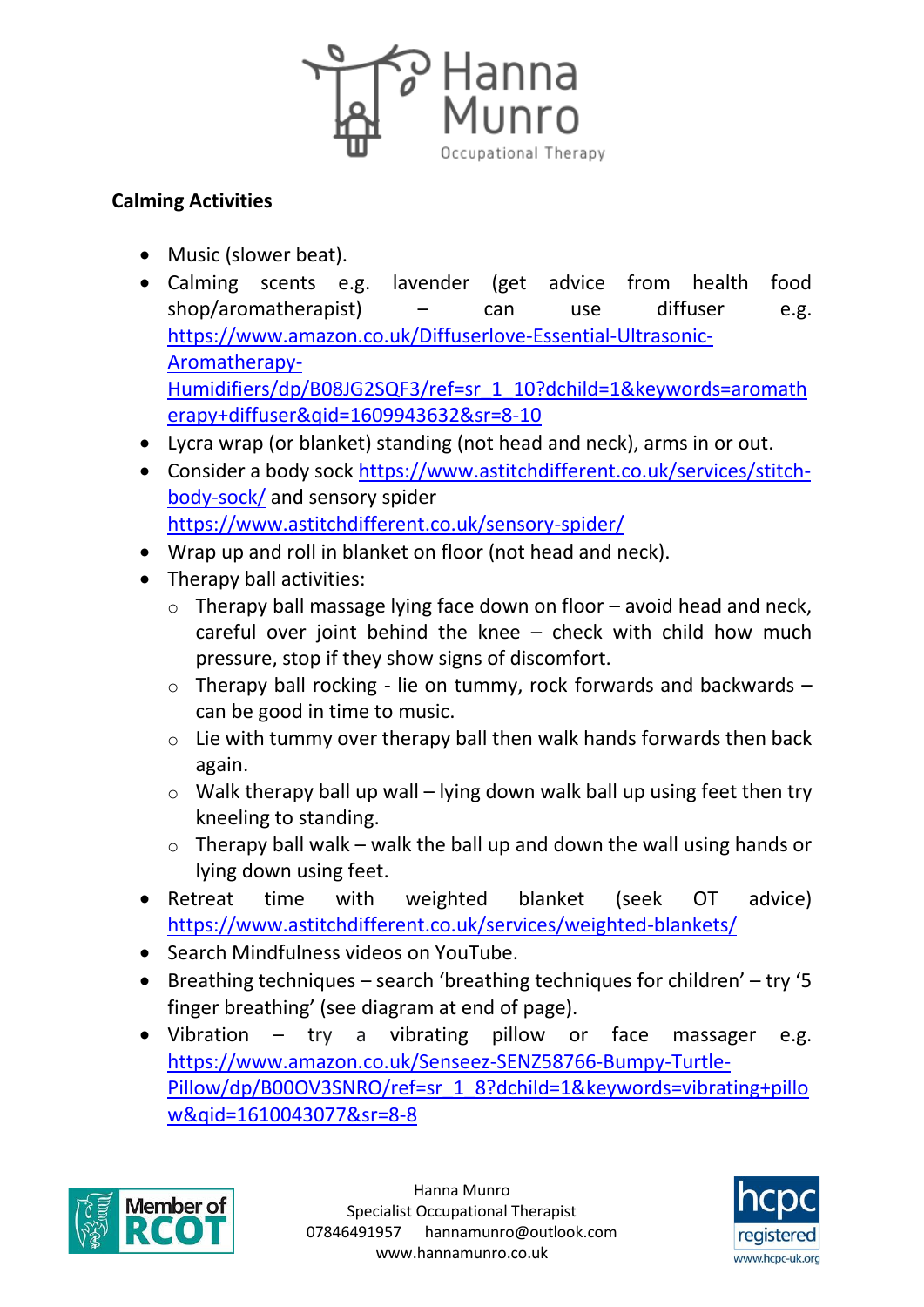

[https://www.amazon.co.uk/Beurer-MG16-Green-Mini-](https://www.amazon.co.uk/Beurer-MG16-Green-Mini-Massager/dp/B002KFZW4W/ref=sr_1_11?dchild=1&keywords=massager+hand&qid=1609944188&sr=8-11)[Massager/dp/B002KFZW4W/ref=sr\\_1\\_11?dchild=1&keywords=massage](https://www.amazon.co.uk/Beurer-MG16-Green-Mini-Massager/dp/B002KFZW4W/ref=sr_1_11?dchild=1&keywords=massager+hand&qid=1609944188&sr=8-11) [r+hand&qid=1609944188&sr=8-11](https://www.amazon.co.uk/Beurer-MG16-Green-Mini-Massager/dp/B002KFZW4W/ref=sr_1_11?dchild=1&keywords=massager+hand&qid=1609944188&sr=8-11)

- Warm water play can use favourite toys e.g. lego, foam numbers.
- Going for a mindfulness walk focus on something in particular e.g. things that are green or listening for sounds and telling each other what they can hear.
- Story Massage [https://www.amazon.co.uk/Once-Upon-Touch-Massage-](https://www.amazon.co.uk/Once-Upon-Touch-Massage-Children/dp/1848192878/ref=sr_1_1?dchild=1&keywords=story+massage&qid=1610043182&sr=8-1)[Children/dp/1848192878/ref=sr\\_1\\_1?dchild=1&keywords=story+massa](https://www.amazon.co.uk/Once-Upon-Touch-Massage-Children/dp/1848192878/ref=sr_1_1?dchild=1&keywords=story+massage&qid=1610043182&sr=8-1) [ge&qid=1610043182&sr=8-1](https://www.amazon.co.uk/Once-Upon-Touch-Massage-Children/dp/1848192878/ref=sr_1_1?dchild=1&keywords=story+massage&qid=1610043182&sr=8-1)
- Foods sweet, smooth, creamy and warm foods.

### **Other Resources**

- The OT Toolbox activity ideas <https://www.theottoolbox.com/>
- A Stitch Different Community Interest Company weighted therapy and compression items - <https://www.astitchdifferent.co.uk/>
- Sensory Stuck at Home Facebook group with free advice from OTs and others - <https://www.facebook.com/groups/sensorystuckathome/>





Hanna Munro Specialist Occupational Therapist 07846491957 hannamunro@outlook.com www.hannamunro.co.uk